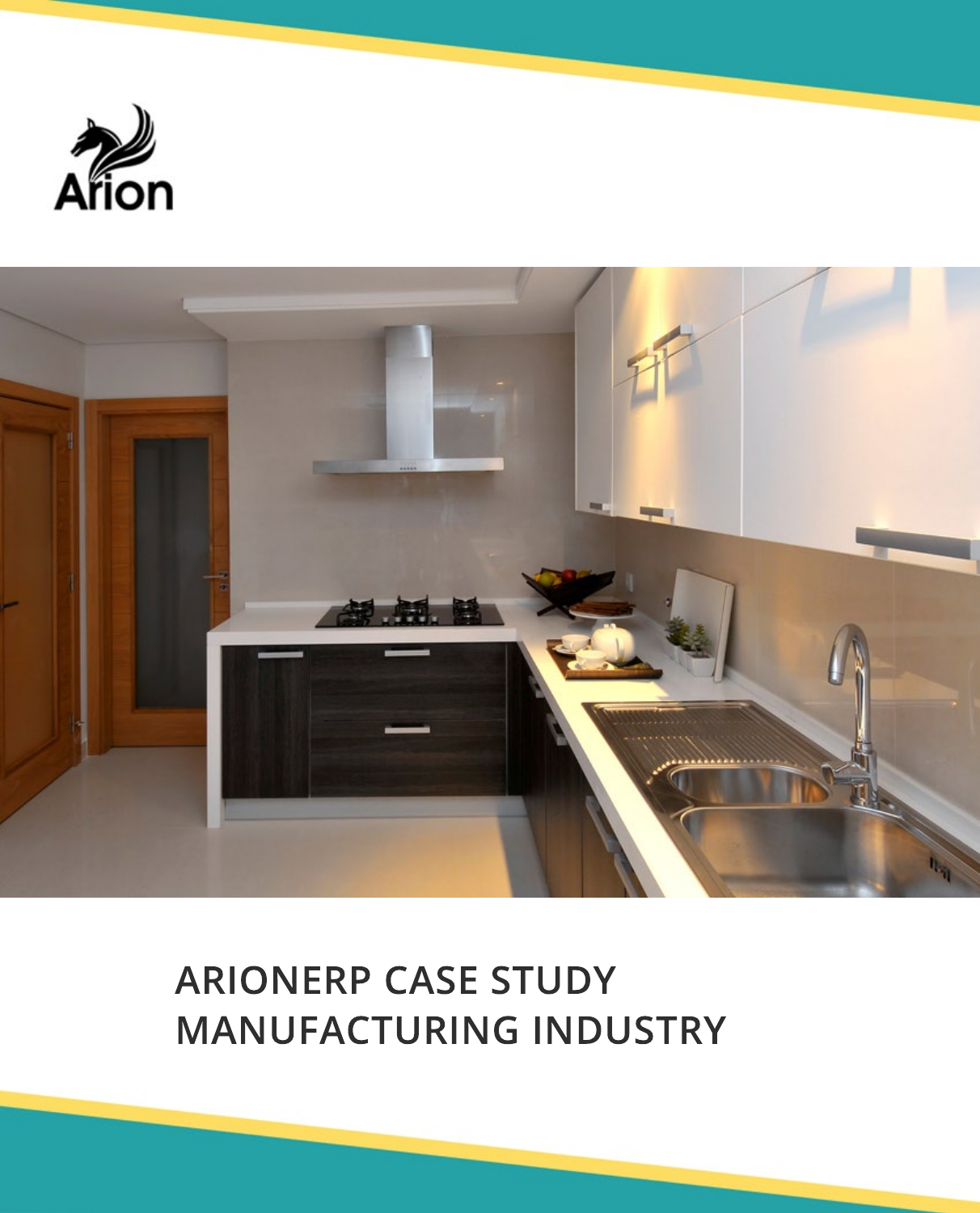

**Overview**

The client is a leading kitchen and bathroom manufacturer and supplier, offering premium range of bathroom fittings and kitchen furnishing items. Client is dedicated to improving the lifestyle of its customers through products that are luxurious as well as practical.

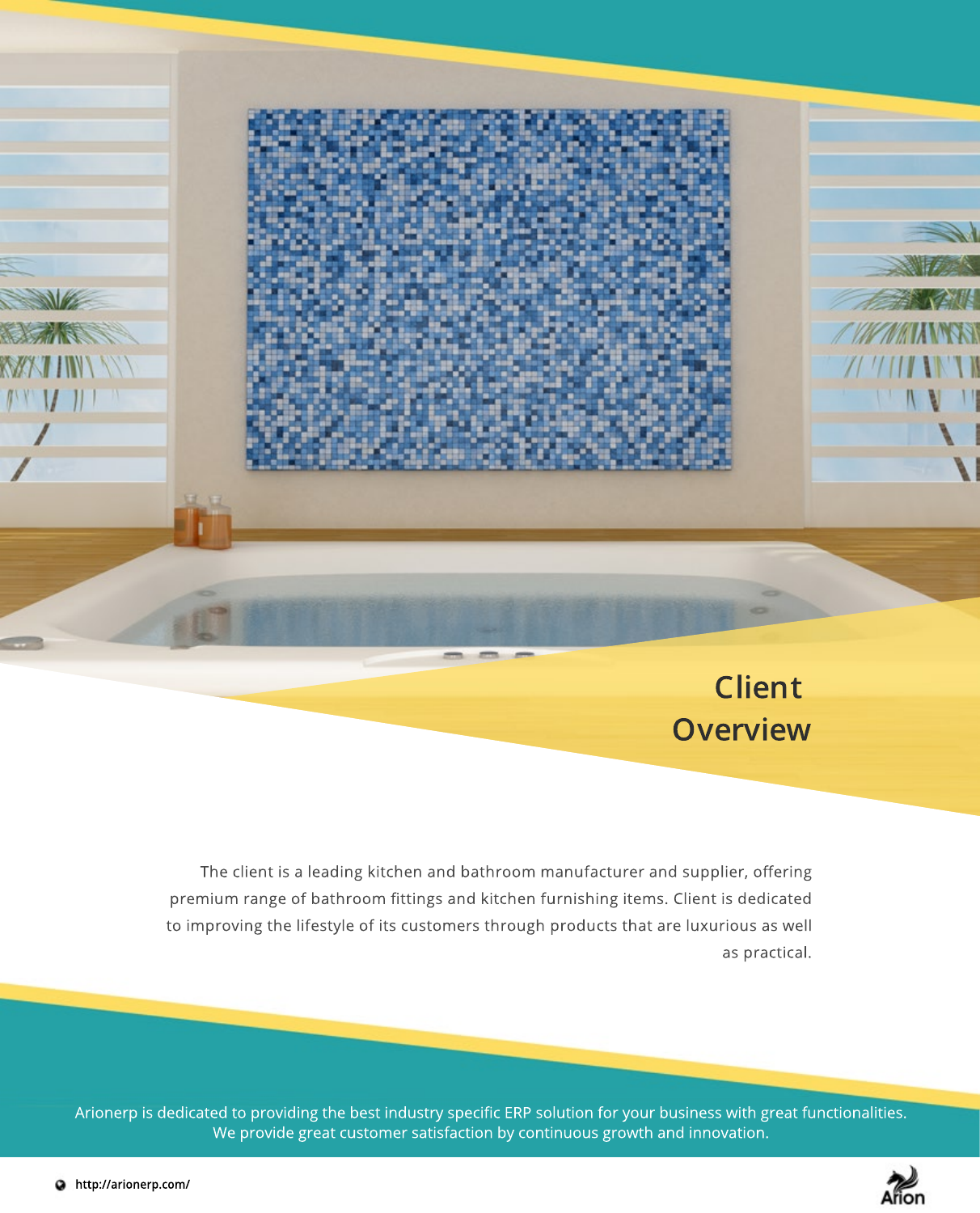#### **What Issues Did Client Face?**

Client required a solution to manage sales, purchase, inventory, and accounting related operations. The flexible and modular approach offered by ArionERP matched the requirement of the client. Client identified the changes that were to be made in the ArionERP workflows in order for the successful implementation of the ArionERP solution. Hence, we were tasked with the challenge of customizing these workflows so that they exactly align with the requirement of client's business flow.



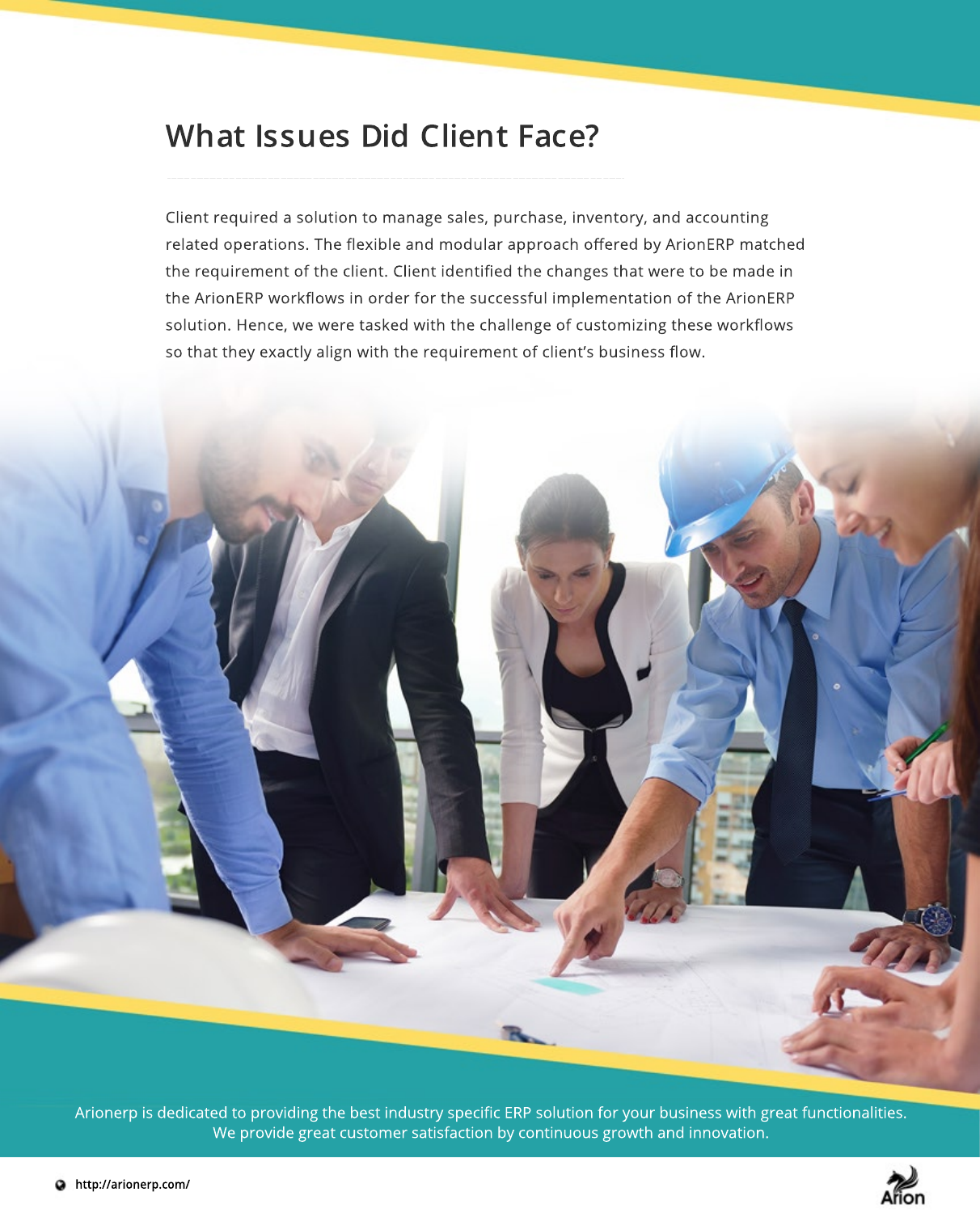#### **How Did We Resolve These Issues?**

We developed customized modules to address the specific needs of the client. We designed a solution that managed inventory and warehouse on a regular basis with features like identification of units that are available and identification of units that are missing. The information about missing units is also transferred to accounting module to accommodate the loss, and purchase module, so that the order can be placed for the missing units. We developed a module to track the products until their delivery.